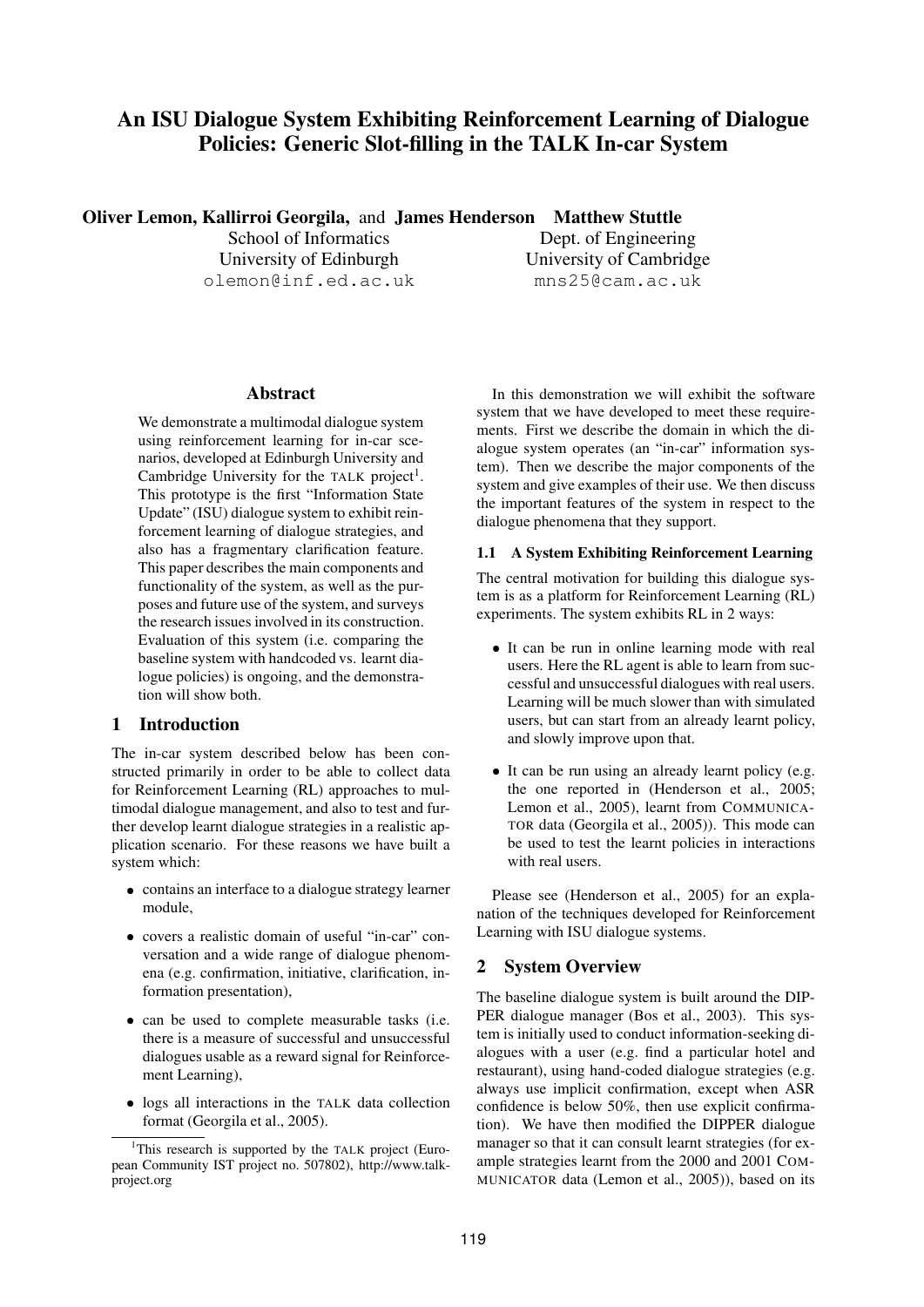current information state, and then execute dialogue actions from those strategies. This allows us to compare hand-coded against learnt strategies within the same system (i.e. the other components such as the speechsynthesiser, recogniser, GUI, etc. all remain fixed).

#### **2.1 Overview of System Features**

The following features are currently implemented:

- use of Reinforcement Learning policies or dialogue plans,
- multiple tasks: information seeking for hotels, bars, and restaurants,
- overanswering/ question accommodation/ userinitiative,
- open speech recognition using n-grams,
- confirmations explicit and implicit based on ASR confidence,
- fragmentary clarifications based on word confidence scores,
- multimodal output highlighting and naming entities on GUI,
- simple user commands (e.g. "Show me all the indian restaurants"),
- dialogue context logging in ISU format (Georgila et al., 2005).

## **3 Research Issues**

The work presented here explores a number of research themes, in particular: using learnt dialogue policies, learning dialogue policies in online interaction with users, fragmentary clarification, and reconfigurability.

## **3.1 Moving between Domains: COMMUNICATOR and In-car Dialogues**

The learnt policies in (Henderson et al., 2005) focussed on the COMMUNICATOR system for flight-booking dialogues. There we reported learning a promising initial policy for COMMUNICATOR dialogues, but the issue arises of how we could transfer this policy to new domains – for example the in-car domain.

In the in-car scenarios the genre of "information seeking" is central. For example the SACTI corpora (Stuttle et al., 2004) have driver information requests (e.g. searching for hotels) as a major component.

One question we address here is to what extent dialogue policies learnt from data gathered for one system, or family of systems, can be re-used or adapted for use in other systems. We conjecture that the slotfilling policies learnt from our experiments with COM-MUNICATOR will also be good policies for other slotfilling tasks – that is, that we are learning "generic" slot-filling or information seeking dialogue policies. In section 5 we describe how the dialogue policies learnt for slot filling on the COMMUNICATOR data set can be abstracted and used in the in-car scenarios.

#### **3.2 Fragmentary Clarifications**

Another research issue we have been able to explore in constructing this system is the issue of generating fragmentary clarifications. The system can be run with this feature switched on or off (off for comparison with COMMUNICATOR systems). Instead of a system simply saying "Sorry, please repeat that" or some such similar simple clarification request when there is a speech recognition failure, we were able to use the word confidence scores output by the ATK speech recogniser to generate more intelligent fragmentary clarification requests such as "Did you say a cheap chinese restaurant?". This works by obtaining an ASR confidence score for each recognised word. We are then able to try various techniques for clarifying the user utterance. Many possibilities arise, for example: explicitly clarify only the highest scoring content word below the rejection threshold, or, implicitly clarify all content words and explicitly clarify the lowest scoring content word.

The current platform enables us to test alternative strategies, and develop more complex ones.

# **4 The "In-car" Scenario**

The scenario we have designed the system to cover is that of information seeking about a town, for example its hotels, restaurants, and bars. We imagine a driver who is travelling towards this town, or is already there, who wishes to accomplish relatively complex tasks, such as finding an italian restaurant near their hotel, or finding all the wine bars in town, and so on. The driver/user should be able to specify queries using natural dialogue, and will receive system output that is a mixture of spoken and graphical information (e.g. a description of an item and a map showing its location).

The example town is taken from the (Stuttle et al., 2004) corpus collection materials, and contains a number of hotels, bars, restaurants, and tourist attractions.

The user should be able to get information on a range of locations in the town, and the dialogue system will be used to specify and refine the user queries, as well as to present information to the user. See the example dialogue in table 1.

We now describe the dialogue system components.

### **5 Component-level Description**

This section describes the components of the baseline in-car dialogue system. Communication between components is handled by OAA's asynchronous hub architecture (Cheyer and Martin, 2001). The major components are:

- DIPPER (Bos et al., 2003) ISU dialogue manager,
- Dialogue Policy Reinforcement Learner Agent<sup>2</sup>,
- ATK for speech recognition,
- Festival speech synthesiser,

<sup>&</sup>lt;sup>2</sup>This is written in Python and has an OAA wrapper in C.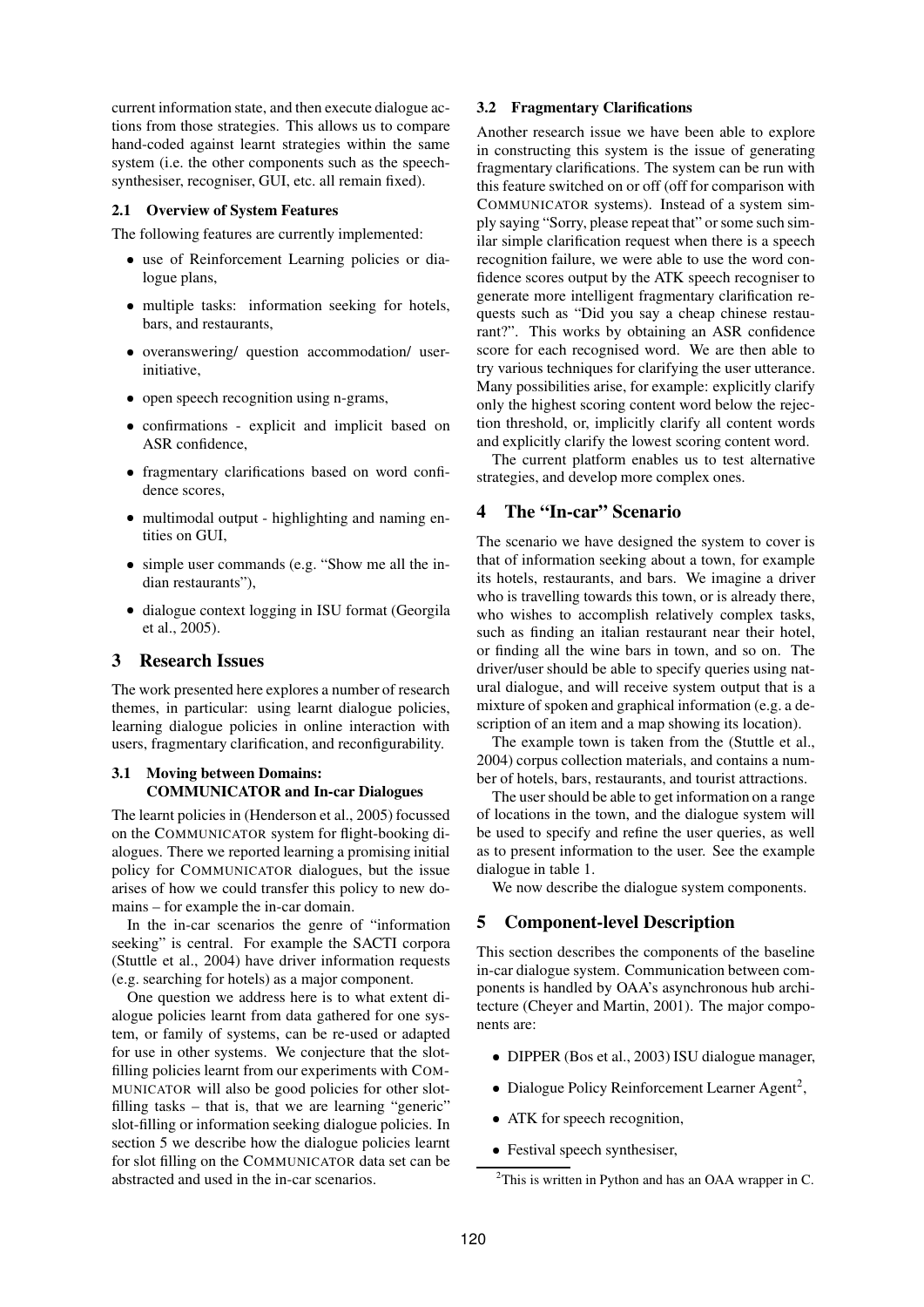|                         | Utterance                                            | Feature               |
|-------------------------|------------------------------------------------------|-----------------------|
| $\overline{\mathbf{S}}$ | How can I help you?                                  | Open initiative ini-  |
|                         |                                                      | tial question         |
| U                       | I'm looking for a cheap chinese                      | User initiative       |
|                         | restaurant.                                          |                       |
| S                       | Would you like something cen-                        | Intention<br>recogni- |
|                         | tral?                                                | tion                  |
| U                       | Yes.                                                 |                       |
| S                       | The Dragon Way is an af-                             | Multimodal presen-    |
|                         | fordable cantonese restaurant                        | tation                |
|                         | located on Main Street [dis-                         |                       |
|                         | played on map].                                      |                       |
| S                       | Are you happy with those op-                         |                       |
|                         | tions?                                               |                       |
| U                       | Yes, and I also want a double                        |                       |
|                         | room.                                                |                       |
| S                       | Would you like something ex-                         | Intention recogni-    |
|                         | pensive, cheap, or reasonably                        | tion                  |
|                         | priced?                                              |                       |
| U                       | A luxury hotel, in the center of                     |                       |
|                         | town.                                                |                       |
| S                       | There are 2 hotel options meet-                      | Multimodal presen-    |
|                         | ing your requirements.<br>The                        | tation                |
|                         | Royal Hotel [displayed<br>on                         |                       |
|                         | map] is a renovated nineteenth                       |                       |
|                         | century palace The Hotel                             |                       |
|                         | Primus [displayed on map] has                        |                       |
|                         | big, bright, clean rooms                             |                       |
|                         | Which hotel option would you                         |                       |
| U                       | like?                                                |                       |
| $\overline{S}$          | The second one please.                               |                       |
|                         | The phone number of the Hotel<br>Primus is 2094-227. |                       |
| S                       | Would you like any further in-                       |                       |
|                         | formation?                                           |                       |
| U                       | I want to find a jazz bar.                           |                       |
| S                       | I'm sorry, what kind of bar are                      | Intention recogni-    |
|                         | you looking for?                                     | tion, Fragmentary     |
|                         |                                                      | clarification         |
| U                       | A jazz bar.                                          |                       |
| $\overline{S}$          | A jazz bar. Would you like                           | Implicit confirma-    |
|                         | something central?                                   | tion                  |

Table 1: Example dialogue, showing system features

- Multimodal Map interface (a java OAA agent),
- Database agent (java OAA wrapper to MySQL).

#### **5.1 Dialogue Policy Learner Agent**

This agent acts as an interface between the DIPPER dialogue manager and the system simulation based on RL. In particular it has the following solvable:

```
callRLsimulation(IS file name,
conversational domain, speech act, task,
```
result).

The first argument is the name of the file that contains all information about the current information state, which is required by the RL algorithm to produce an action. The action returned by the RL agent is a combination of conversational domain, speech act, and task. The last argument shows whether the learnt policy will continue to produce more actions or release the turn. When run in online learning mode the agent not only produces an action when supplied with a state, but at the end of every

dialogue it uses the reward signal to update its learnt policy. The reward signal is defined in the RL agent, and is currently a linear combination of task success metrics combined with a fixed penalty for dialogue length (see (Henderson et al., 2005)).

This agent can be called whenever the system has to decide on the next dialogue move. In the original hand-coded system this decision is made by way of a dialogue plan (using the "deliberate" solvable). The RL agent can be used to drive the entire dialogue policy, or can be called only in certain circumstances. This makes it usable for whole dialogue strategies, but also, if desired, it can be targetted only on specific dialogue management decisions (e.g. implicit vs. explicit confirmation, as was done by (Litman et al., 2000)).

One important research issue is that of tranferring learnt strategies between domains. We learnt a strategy for the COMMUNICATOR flight booking dialogues (Lemon et al., 2005; Henderson et al., 2005), but this is generated by rather different scenarios than the in-car dialogues. However, both are "slot-filling" or information-seeking applications. We defined a mapping (described below) between the states and actions of both systems, in order to construct an interface between the learnt policies for COMMUNICATOR and the in-car baseline system.

## **5.2 Mapping between COMMUNICATOR and the In-car Domains**

There are 2 main problems to be dealt with here:

- mapping between in-car system information states and COMMUNICATOR information states,
- mapping between learnt COMMUNICATOR system actions and in-car system actions.

The learnt COMMUNICATOR policy tells us, based on a current IS, what the optimal system action is (for example request info(dest city) or acknowledgement). Obviously, in the in-car scenario we have no use for task types such as "destination city" and "departure date". Our method therefore is to abstract away from the particular details of the task type, but to maintain the information about dialogue moves and the *slot numbers*that are under discussion. That is, we construe the learnt COMMUNICATOR policy as a policy concerning how to fill up to 4 (ordered) informational slots, and then access a database and present results to the user. We also note that some slots are more essential than others. For example, in COMMUNICATOR it is essential to have a destination city, otherwise no results can be found for the user. Likewise, for the in-car tasks, we consider the foodtype, bar-type, and hotel-location to be more important to fill than the other slots. This suggests a partial ordering on slots via their importance for an application.

In order to do this we define the mappings shown in table 2 between COMMUNICATOR dialogue actions and in-car dialogue actions, for each sub-task type of the in-car system.